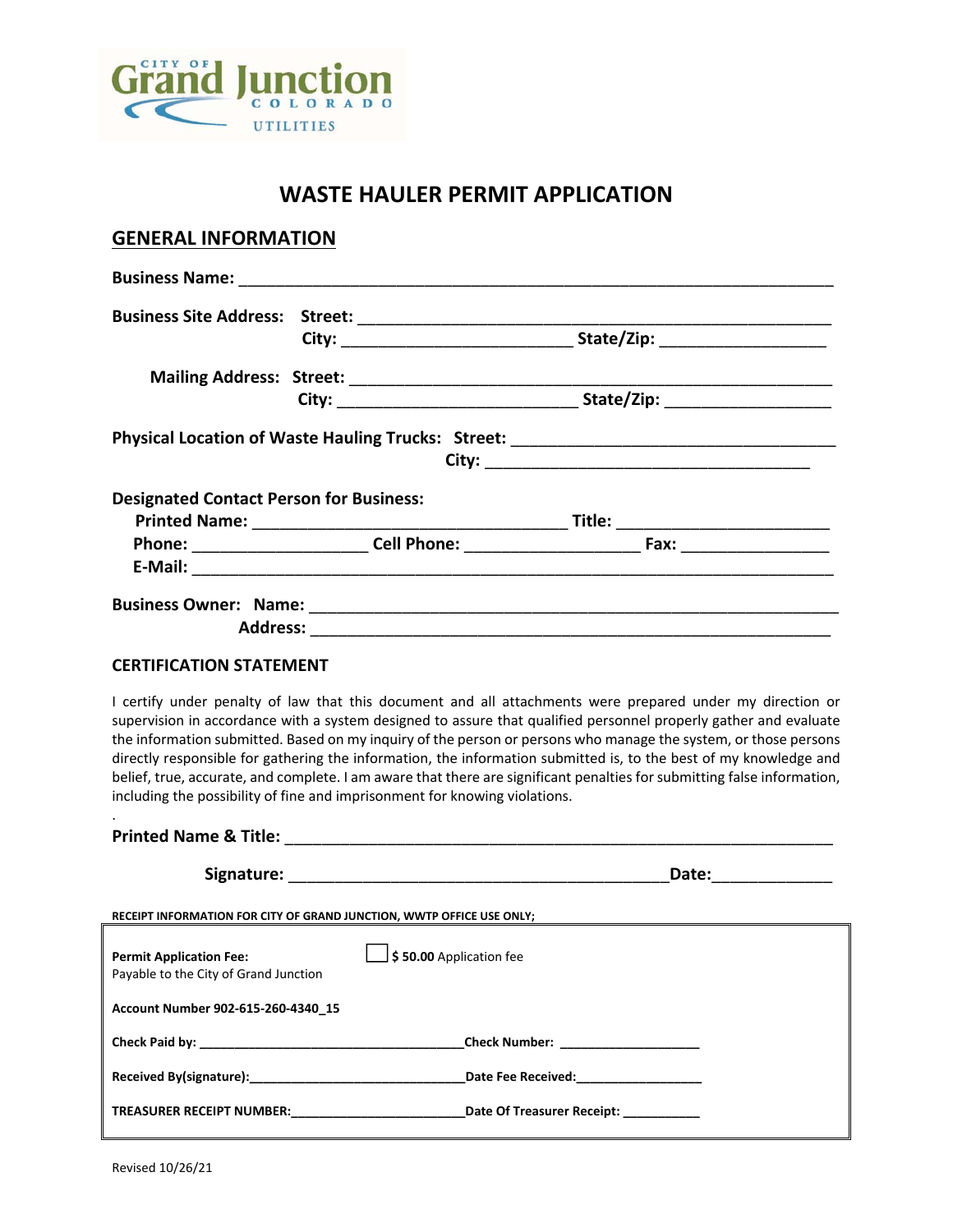# **BUSINESS ACTIVITY**

## **1) For each Waste Haul Truck, provide the following:**

| <b>Truck</b>            | Make: ______________________                                                                                  |                             |                  |                                                                            |
|-------------------------|---------------------------------------------------------------------------------------------------------------|-----------------------------|------------------|----------------------------------------------------------------------------|
| <b>Information</b>      | License #: ___________________                                                                                | Rear Axels:   Single   Dual |                  | the control of the control of the control of the control of the control of |
| <b>Tank Information</b> | Total Capacity (gallons): _______                                                                             |                             |                  |                                                                            |
|                         | Multiple waste compartments: Ves No Number: _____________                                                     |                             |                  |                                                                            |
|                         | Portable water tank:   Yes   No Gallons: ________                                                             |                             |                  |                                                                            |
|                         | Type of waste hauled:                                                                                         | Septage<br>Industrial       |                  | □ Grease □ Portable Toilet                                                 |
|                         |                                                                                                               |                             |                  |                                                                            |
| <b>Truck</b>            | Make: _______________________                                                                                 |                             |                  |                                                                            |
| <b>Information</b>      |                                                                                                               |                             |                  |                                                                            |
|                         | License #: ____________________<br>Driver Names: _______________                                              | Rear Axels: Single Dual     |                  |                                                                            |
| <b>Tank Information</b> | Total Capacity (gallons): ______                                                                              |                             |                  |                                                                            |
|                         | Multiple waste compartments: Ves No Number: ____________                                                      |                             |                  |                                                                            |
|                         | Portable water tank: Ves No Gallons: _________                                                                |                             |                  |                                                                            |
|                         | Type of waste hauled:                                                                                         | Septage                     |                  | □ Grease □ Portable Toilet                                                 |
|                         |                                                                                                               | Industrial                  |                  |                                                                            |
| <b>Truck</b>            | Make: _______________________                                                                                 |                             |                  |                                                                            |
| <b>Information</b>      |                                                                                                               |                             |                  |                                                                            |
|                         | License #: ___________________                                                                                | Rear Axels: Single Dual     |                  |                                                                            |
| <b>Tank Information</b> |                                                                                                               |                             |                  | Color: ________________________                                            |
|                         | Multiple waste compartments: Similarly No Number: Similarly Multiple waste compartments: Similarly No Number: |                             |                  |                                                                            |
|                         | Portable water tank: Ves No Gallons: _________                                                                |                             |                  |                                                                            |
|                         | Type of waste hauled:                                                                                         | $\Box$ Septage              | Grease<br>$\Box$ | Portable Toilet                                                            |
|                         |                                                                                                               | Industrial                  |                  | Other ________________________                                             |
| <b>Truck</b>            | Make: _______________________                                                                                 |                             |                  |                                                                            |
| Information             |                                                                                                               |                             |                  |                                                                            |
|                         |                                                                                                               |                             |                  |                                                                            |
|                         | Driver Names: 2008                                                                                            |                             |                  |                                                                            |
| <b>Tank Information</b> | Total Capacity (gallons): _____                                                                               |                             |                  |                                                                            |
|                         | Multiple waste compartments: Ves No Number: _____________                                                     |                             |                  |                                                                            |
|                         | Portable water tank: Yes No Gallons:                                                                          |                             |                  |                                                                            |
|                         | Type of waste hauled:                                                                                         | Septage                     | Grease           | Portable Toilet                                                            |
|                         |                                                                                                               | Industrial                  | Other            | <u> 1989 - Johann Barbara, martin a</u>                                    |

**Persigo Wastewater Treatment Plant?**  $\Box$  Yes  $\Box$  No

If no, describe other intended use(s):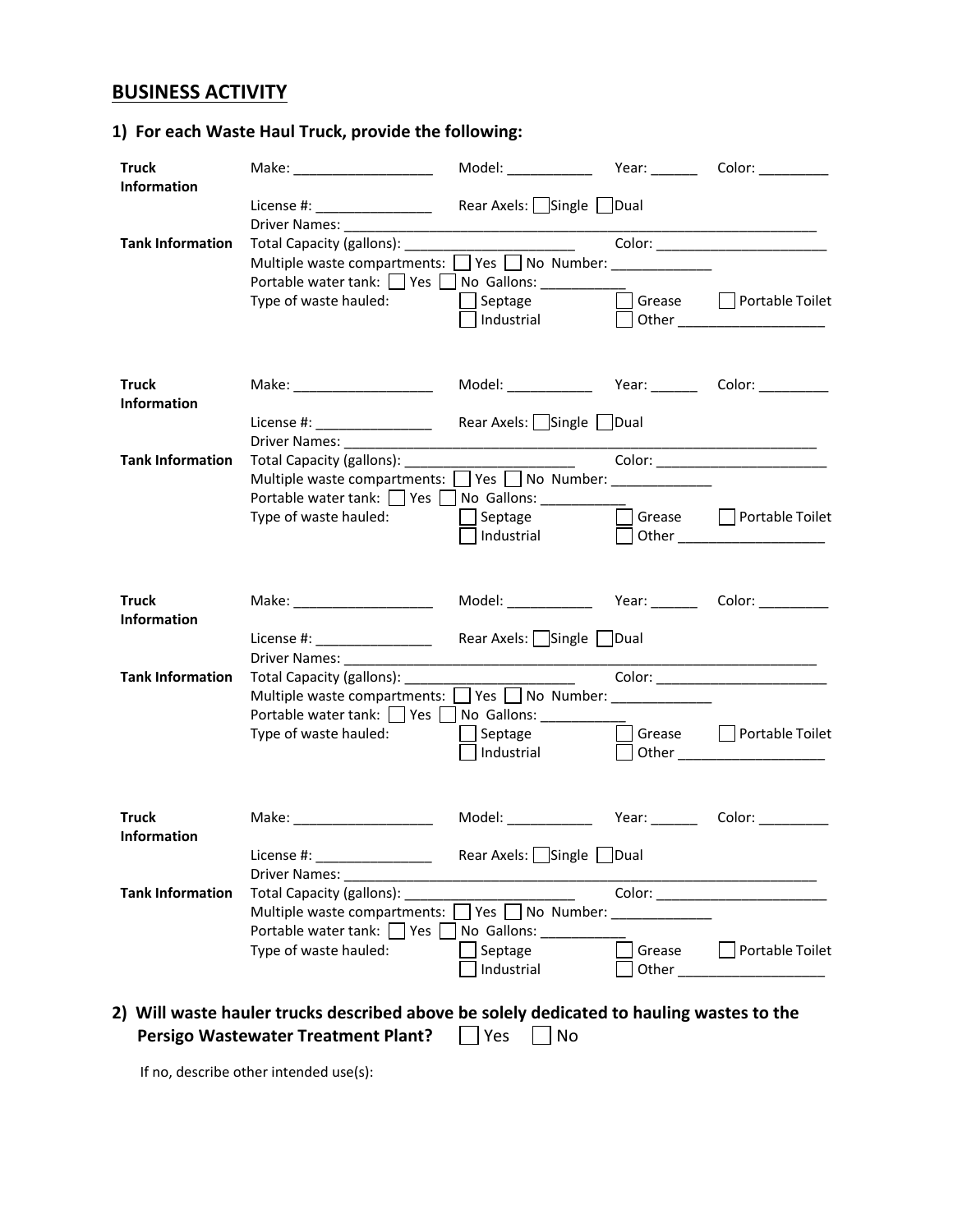| 3) What type of wastes do you haul? Check all that apply:<br>(Include wastes disposed at Persigo WWTP and at all other disposal sites)                                                                         |
|----------------------------------------------------------------------------------------------------------------------------------------------------------------------------------------------------------------|
| a) $\Box$ Domestic septage from residences                                                                                                                                                                     |
| Domestic septage from institutional customers (schools, retirement homes, etc)<br>$\mathsf{b}$<br>Domestic septage from commercial and/or industrial customers<br>c)<br>List names and addresses of customers: |
| Domestic septage from US Forest Service, BLM, State of Colorado<br>d) l                                                                                                                                        |
| e) $\Box$ Sanitary waste from portable toilets<br>List all chemicals used in or to clean portable toilets:                                                                                                     |
| Waste from restaurant and institutional grease traps and interceptors<br>f) $\vert$                                                                                                                            |
| $g$ ) $\Box$ Waste from sand/oil traps and interceptors from automotive service stations, car washes, truck<br>maintenance facilities, other vehicle/equipment service customers                               |
| Waste from groundwater cleanup activities (underground storage tank, groundwater remediation sites,<br>h) l<br>etc)                                                                                            |
| Waste from pits, tanks, sumps, traps from other commercial/industrial sources not listed above<br>i) l<br>List the type and source of waste:                                                                   |
| $j)$ Waste from oil and gas field activities<br>List the type and source of waste:                                                                                                                             |
| Waste from military or government activities<br>k) I<br>List the type and source of waste:                                                                                                                     |
| $\Box$ Waste from spill cleanups (gasoline, diesel, other)<br>List the type and source of waste:                                                                                                               |
| Other wastes not listed above<br>m)                                                                                                                                                                            |

- List the type and source of waste:
- **4) For each waste source identified above, estimate the waste volume (gallons per month) to be hauled to Persigo WWTP:**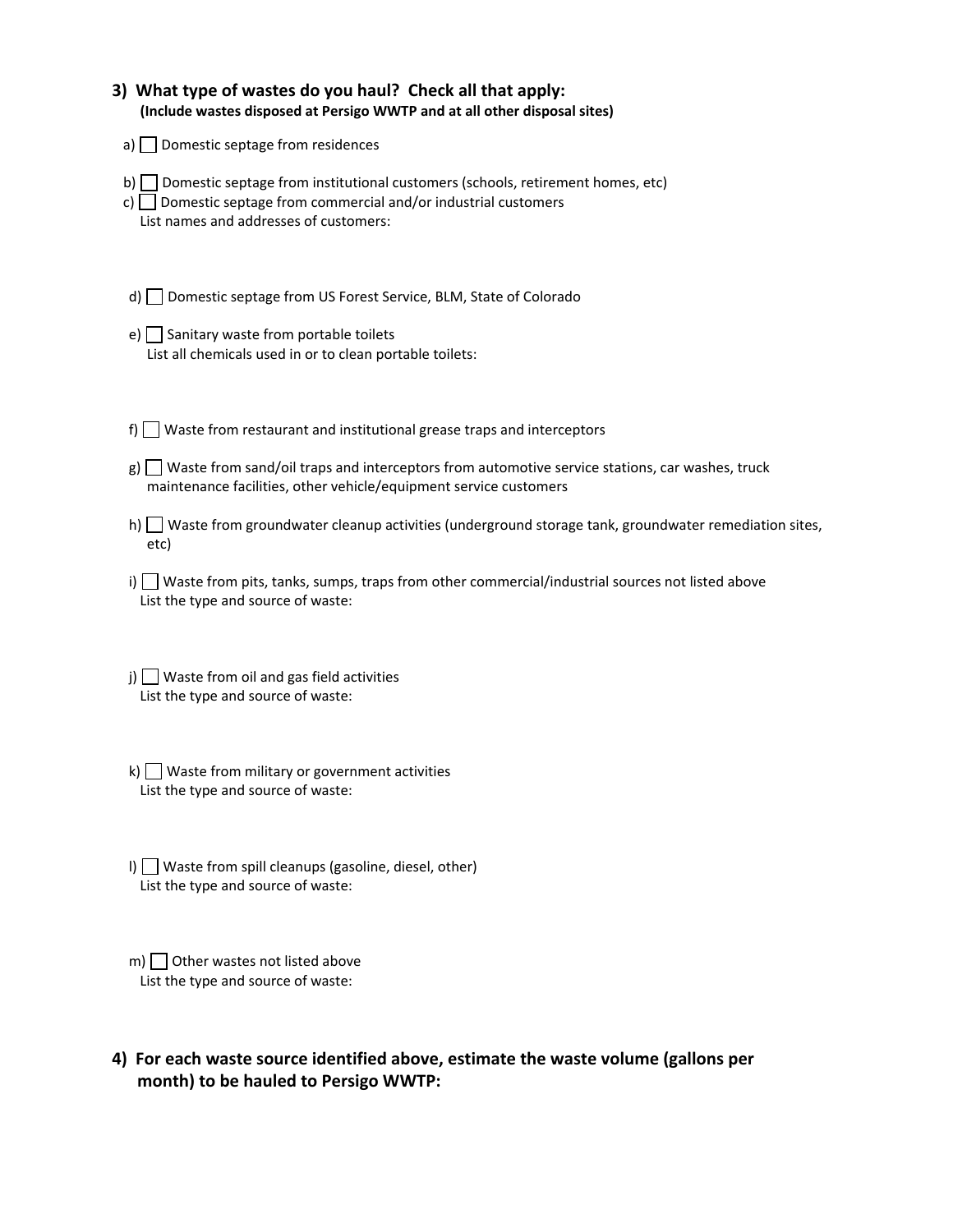|               |  | 5) Is volume of waste to be hauled to Persigo WWTP subject to seasonal variation? |  |  |
|---------------|--|-----------------------------------------------------------------------------------|--|--|
| $\Box$ $\Box$ |  |                                                                                   |  |  |

 $\Box$  Yes  $\Box$  No

If yes, explain, indicating months of peak operation:

| 6) Location of disposal of hauled waste your company hauls. Check all that apply:                                                 |
|-----------------------------------------------------------------------------------------------------------------------------------|
| Publicly-Owned Treatment Works (POTW) (city or government owned wastewater treatment plant; city<br>owned sewage treatment plant) |
| Land Application                                                                                                                  |
| State or County approved waste disposal site                                                                                      |
| Municipal landfill                                                                                                                |
| Disposal authorized by NPDES or Biosolids permit                                                                                  |
| Disposal pit                                                                                                                      |
| RCRA or Hazardous Waste Disposal Facility                                                                                         |
| Other (specify):                                                                                                                  |
| Other (specify):                                                                                                                  |

**7) List all environmental permits and permit numbers held by your company or landfill certificates of designation, hazardous waste transporter/treatment, storage disposal permits, etc. (Specify if EPA, State, County or City permit):** 

\*Haulers must be approved and licensed by Mesa County for septage and the State of Colorado for grease

### **8) Have you personally or your business had any penalties and/or fines relating to the hauled waste business?**

| Υρς |  | No |
|-----|--|----|
|-----|--|----|

If yes, explain the nature of the penalties and/or fines:

### **9) Indicate the shifts normally worked each day and other shift information:**

| <b>Shift</b><br>1 <sup>st</sup><br>2 <sup>nd</sup><br>3 <sup>rd</sup> | Sun                                    | Mon | Tue | Wed | Thu        | <u>Fri</u> | <u>Sat</u> |  |
|-----------------------------------------------------------------------|----------------------------------------|-----|-----|-----|------------|------------|------------|--|
|                                                                       | Average Number of Employees per Shift: |     |     |     |            |            |            |  |
| $1st$ Shift:                                                          | 2 <sup>nd</sup> Shift:                 |     |     |     | 3rd Shift: |            |            |  |
| <b>Total Number of Employees:</b>                                     |                                        |     |     |     |            |            |            |  |
| Primary Activity - 1 <sup>st</sup> Shift:                             |                                        |     |     |     |            |            |            |  |